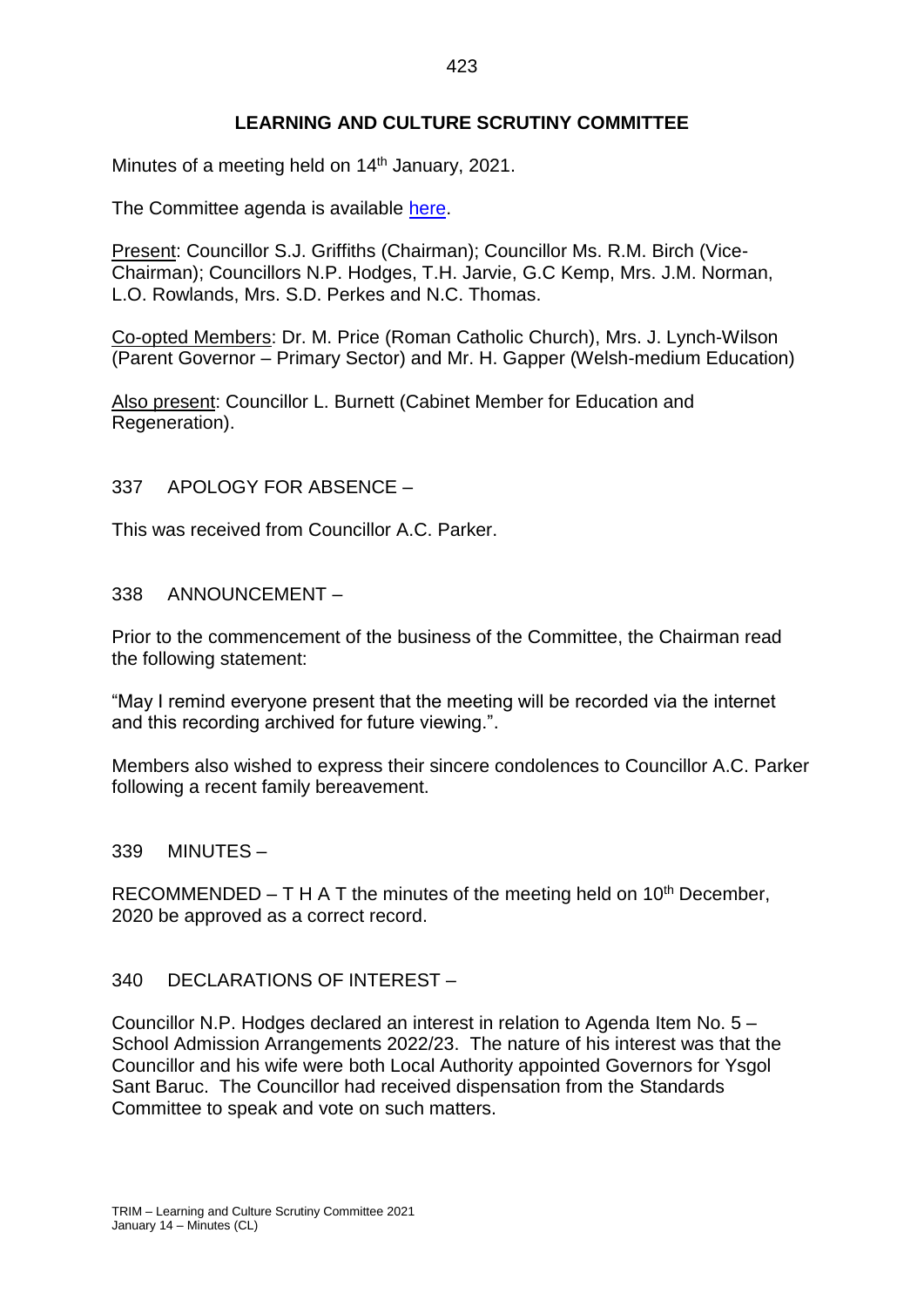341 REVIEW OF STATUES, MONUMENTS, STREET NAMES AND BUILDING NAMES (REF) –

Cabinet, on 2nd November, 2020, had endorsed a proposed approach to establishing a review regarding statues, monuments, street names and building names in the Vale of Glamorgan, and had resolved that the matter be referred to Committee for consideration.

The Head of Policy and Business Transformation presented the report which outlined the proposed review which was to be carried out in light of the Black Lives Matter movement which had prompted people to consider the appropriateness of commemoration or acknowledgment of people and events from history and their relevance to today. This was particularly the case where links to the intolerable slave trade existed. As well as reviewing the appropriateness of these commemorations or acknowledgments, the opportunity would be taken to consider the positive recognition of people from Black and Ethnic Minority backgrounds, as well as other underrepresented groups too.

It was proposed that all Town and Community Councils, as well as the public, be invited to make representations for commemorations that should be reviewed to ensure they were appropriate. It was also proposed that a panel be established to review the representations received, to be made up of Elected Members, an officer from the Council's Strategic Leadership Group and external representatives. The Officer advised that it was proposed that the review also invite consideration for future recognition of individuals and events from the Vale's more recent history.

With permission to speak, the Cabinet Member for Education and Regeneration wished to address Committee, and expressed the view that while the topic was complex, it was right that it be addressed at this time, and that by not only considering the appropriateness of historical references but also giving recognition to the contribution of individuals who had lived in the Vale of Glamorgan, residents of the Vale would be encouraged to consider what they were able to achieve, and to feel welcomed and valued as a part of their community.

Discussion ensued with Members expressing their views which could be summarised as follows:

- The Council should not make knee-jerk reactions to outside pressure. Not every name that appeared to be historically inappropriate should be labelled as such, as many had roots and histories entirely unrelated to the slave trade, and such matters needed to be researched before decisions were made;
- Some thought needed to be given as to who would bear potential costs to residents and businesses should street and road names be changed, for instance through requirements to change bank details, or advertising literature;
- It was important to recognise the contributions of ordinary people in the Vale of Glamorgan, for instance those who had built the docks in Barry;
- An approach could be taken to inform, educate and provide context to residents regarding the history behind the names in their local area, rather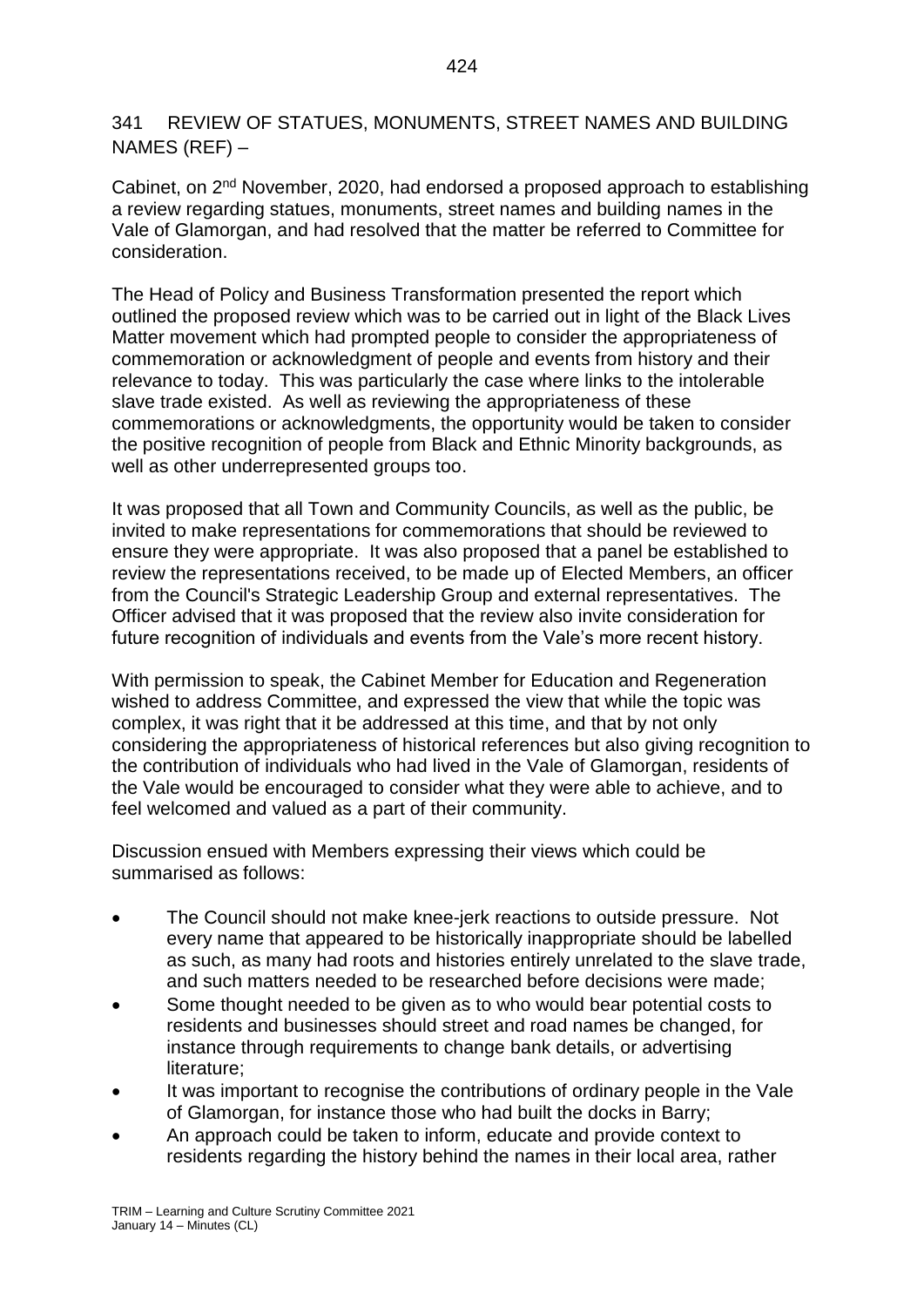than to erase it by changing names of streets, statues etc. A possible way of achieving this could be to add information plaques and QR codes at relevant locations;

- Without wishing to distract from the implications for Black and Minority Ethnic communities, other members of the community were also neglected and should be taken into consideration as part of a review;
- In naming new streets, the Council could consider using names that were of local historical significance, and as the Learning and Culture Scrutiny Committee should be pushing to showcase local history.

In response to a query from the Chairman regarding whether efforts could be directed into naming new streets rather than a separate review as proposed, the Officer responded that the review had a wide scope and its consideration of future recognition and commemoration could feed into the process described by the Chairman.

There was some discussion regarding whether the matter should be deferred until a later date, with Councillor Rowlands requesting that his concern be noted that it was not currently appropriate to be spending time on such a review given the ongoing pandemic, and the Chairman noting that the review may not receive sufficient exposure amongst the public in the current climate. The Cabinet Member for Education and Regeneration, with permission to speak, replied that the work would be taken forward flexibly alongside the Council's other priorities, however there were members of the public who wished for the matter to be progressed.

With there being no further comments it was subsequently

RECOMMENDED – T H A T the resolutions as contained in the reference from Cabinet dated 16th November (Minute No. C356) be approved, having regard to the comments made above.

# Reason for recommendation

To ensure that the Scrutiny Committee had the opportunity to consider the proposed review and provide feedback.

# 342 SCHOOL ADMISSION ARRANGEMENTS 2022/23 (REF) –

Cabinet, on 16<sup>th</sup> November, 2020, had approved the consultation required in respect of the Council's admission arrangements for the academic year 2022/2023 and had resolved that the matter be referred to Committee for their consideration as part of the ongoing consultation process. The Council's proposed school admission policy for 2022/23 was attached at Appendix A to the report.

The key changes proposed would ensure a more even distribution of school places to meet future demand for pupils within defined catchment areas requiring a school place, and related to: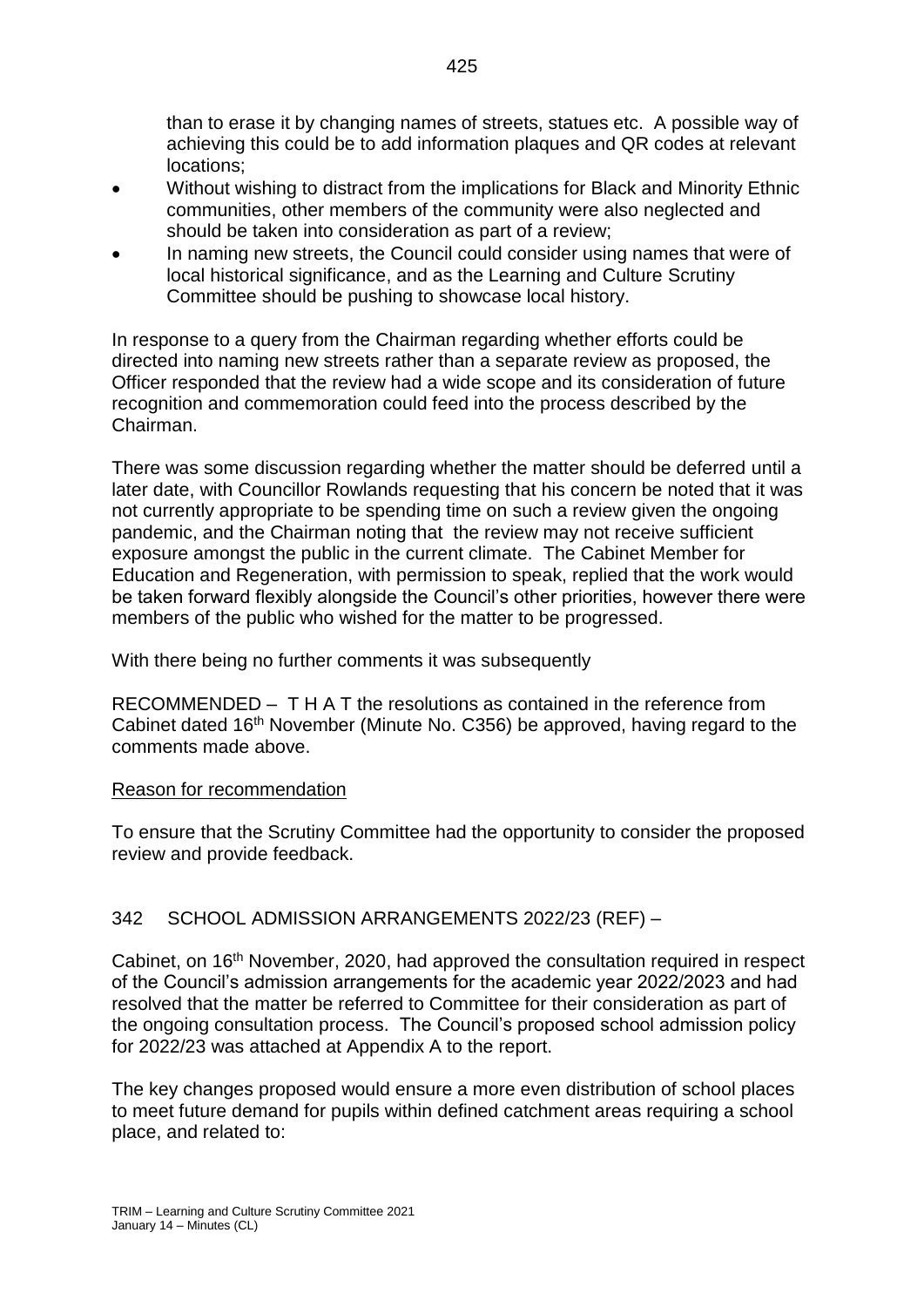- Establishing a dual catchment area for St. Cyres for the three academic years from 2022/2023 to alleviate short term pressure for secondary school places in Barry; and
- A proposed change to the Rhoose area catchment from Ysgol Dewi Sant to Ysgol Sant Baruc.

The Operational Manager for Strategy and Resources advised that the consultation period would run until 8th February, 2021, and that 70% of responses received so far had been in favour of the proposed changes, with some concern having been expressed by Pencoedtre High School that the changes could result in children moving out of the Barry area.

Having fully considered the report it was subsequently

RECOMMENDED – T H A T the resolutions as contained in the reference from Cabinet dated 16<sup>th</sup> November (Minute No. C376) be endorsed.

#### Reason for recommendation

To ensure that the Learning and Culture Scrutiny Committee was consulted on the proposal as part of the proposed consultation exercise.

### 343 ANNUAL CORPORATE SAFEGUARDING REPORT: 2019/20 (REF) –

Cabinet, on 30<sup>th</sup> November, 2020, had considered the report and resolved that it be referred to all Scrutiny Committees for their consideration.

The Safeguarding Officer presented the report which provided an update on the work that had been undertaken in relation to Corporate arrangements for Safeguarding across the Council. There was corporate responsibility to ensure that there were effective arrangements in place for safeguarding children and adults who required specific Council services.

The report provided an overview of the Corporate Safeguarding Group work plan and other safeguarding activities taking place across the Local Authority.

In response to a query from Councillor Thomas regarding schools' compliance with annual safeguarding training, the Officer confirmed that there were no schools who were not compliant at all, with all schools either being compliant in terms of Level Two training for Designated Safeguarding Persons or Deputy Designated Safeguarding Persons.

There being no further comments or queries, it was subsequently

RECOMMENDED – T H A T the reference and relevant Cabinet Report be noted.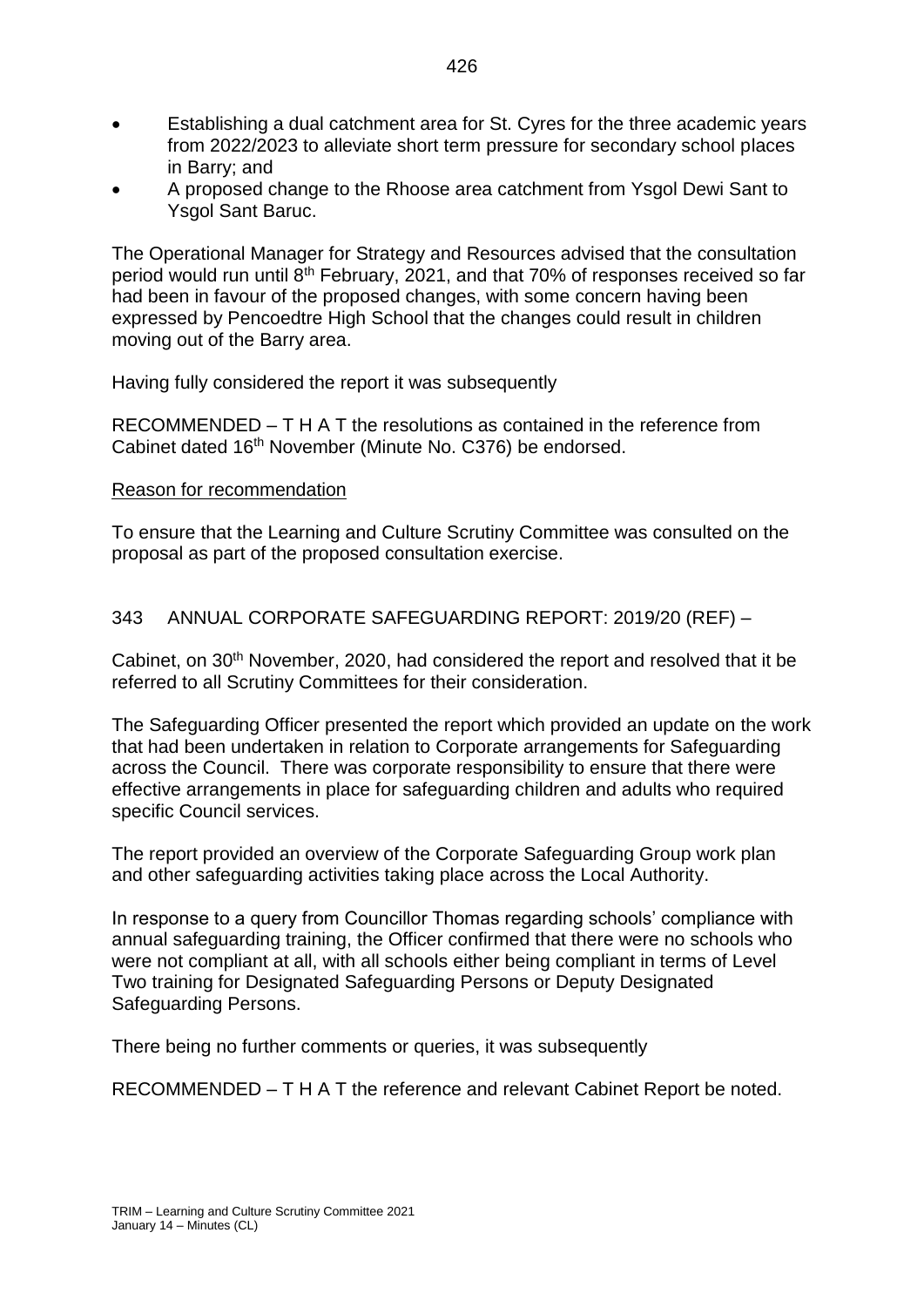### Reason for recommendation

To ensure that Committee was aware of recent developments in corporate arrangements for safeguarding.

344 IMPACT OF WORK IN THE CENTRAL SOUTH CONSORTIUM'S BUSINESS PLAN ON THE REGION AND THE VALE OF GLAMORGAN LOCAL AUTHORITY  $(DLS)$  –

The Chairman welcomed representatives from the Central South Consortium (CSC) who were in attendance to present the report, which outlined the impact of work in CSC's business plan on the region and the Vale of Glamorgan, and included information and evidence of challenge and support provided by the Consortium on behalf of the Vale of Glamorgan.

The report provided numerous progress headlines in relation to CSC's objectives, and gave a comprehensive update regarding work which had been undertaken by the Consortium during the national lockdown between March 2020 and July 2020. The report also gave a summary of case studies which had been carried out in relation to the support of Improvement Partners in schools, and the Vale of Glamorgan Report on Distance Learning Summer 2020.

Following the presentation of the report, the CSC representatives addressed Members' queries as follows:

- Welsh Government and CSC were aware of issues regarding Welsh-medium pupils from non-Welsh speaking families losing confidence in their use of Welsh, and advised that considerable work was being undertaken to develop resources to support such pupils in developing their Welsh language skills, particularly in relation to oracy. Welsh in Education Officers were working closely with Welsh-medium schools to monitor the ongoing situation and ensure the right support was in place;
- Two months on from the report having been written there had been considerable progress made in relation to distance learning, with much reflection and consultation having been carried out in terms of provision, engagement, and what worked well for schools and parents. Support was also being provided to overcome barriers to distance learning, for instance issues with equipment;
- In looking at how to move forward, CSC were hopeful that where they had until now been providing support in terms of skills and engagement, they would now begin to support leadership teams at schools in assessing the quality of learning and monitoring of progress. Supporting materials were due to be with schools the week following the meeting and undergoing a consultation process with representative stakeholders and delegate Head Teachers.

There being no further comments it was subsequently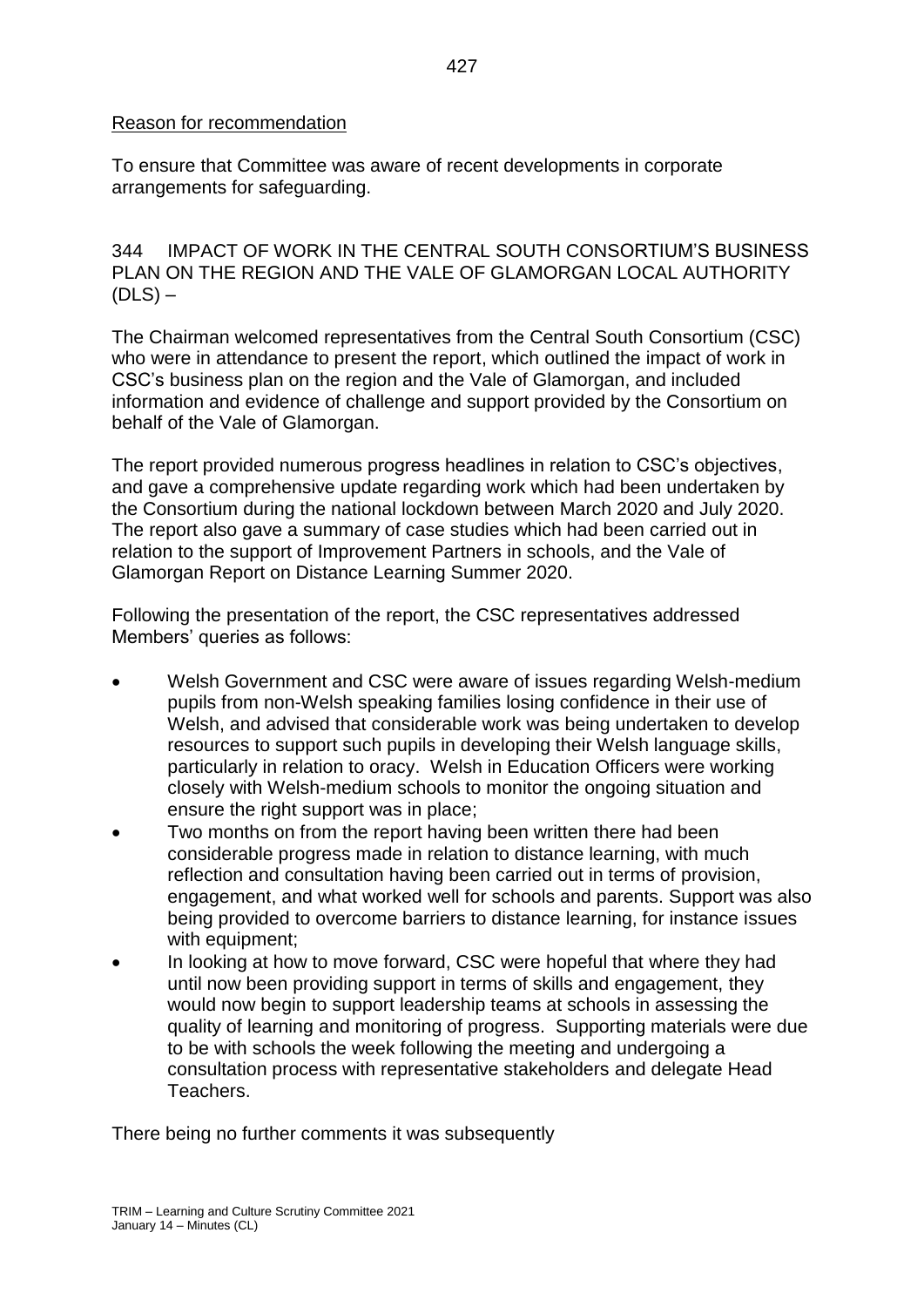RECOMMENDED – T H A T the report outlining the impact of Central South Consortium's work on the region and the Vale of Glamorgan be noted.

### Reason for recommendation

In order that Members were aware of the impact of Central South Consortium's work on schools in the Vale of Glamorgan.

345 REVENUE AND CAPITAL MONITORING FOR THE PERIOD 1ST APRIL TO 30TH NOVEMBER 2020 (DLS) –

The Principal Accountant presented the report which advised Committee of the progress relating to revenue and capital expenditure for the period 1st April to 30th November, 2020.

With regard to revenue, the Officer advised that the forecast for the Directorate was a breakeven position, and although it was possible that total school deficit balances may exceed total school positive balances this situation would be closely monitored and reported on further as the year progressed.

The report detailed that the main source of overspend related to education transport, with transport for Additional Learning Needs (ALN) pupils and Secondary transport being major contributors. A transfer of £125k from the School Rationalisation Reserves was planned to support 21<sup>st</sup> Century School implementation costs, and a transfer of £30k to the Libraries Reserve was planned due to the delayed implementation of Openplus. Efficiency targets as outlined in Appendix 1 to the report were on target to be achieved in full by year end.

Appendix 2 to the report detailed financial progress on the Capital Programme as at 30<sup>th</sup> November, 2020, and Members were advised of changes which had been made to the Programme since the last report to Committee. The Officer also noted that five of the 21<sup>st</sup> Century Schools schemes were now on site.

The Cabinet Member for Education and Regeneration, with permission to speak, noted the excellent level of outcome achieved by the 21<sup>st</sup> Century Schools team and the Property team with regard to new school builds and asset renewal funding, particularly given the context of the COVID-19 pandemic. Committee agreed with the Cabinet Member that thanks should be recorded and extended to the teams for their superb performance.

With the report having been fully considered it was subsequently

# RECOMMENDED –

(1) T H A T the position with regard to the 2020/21 revenue and capital budgets be noted.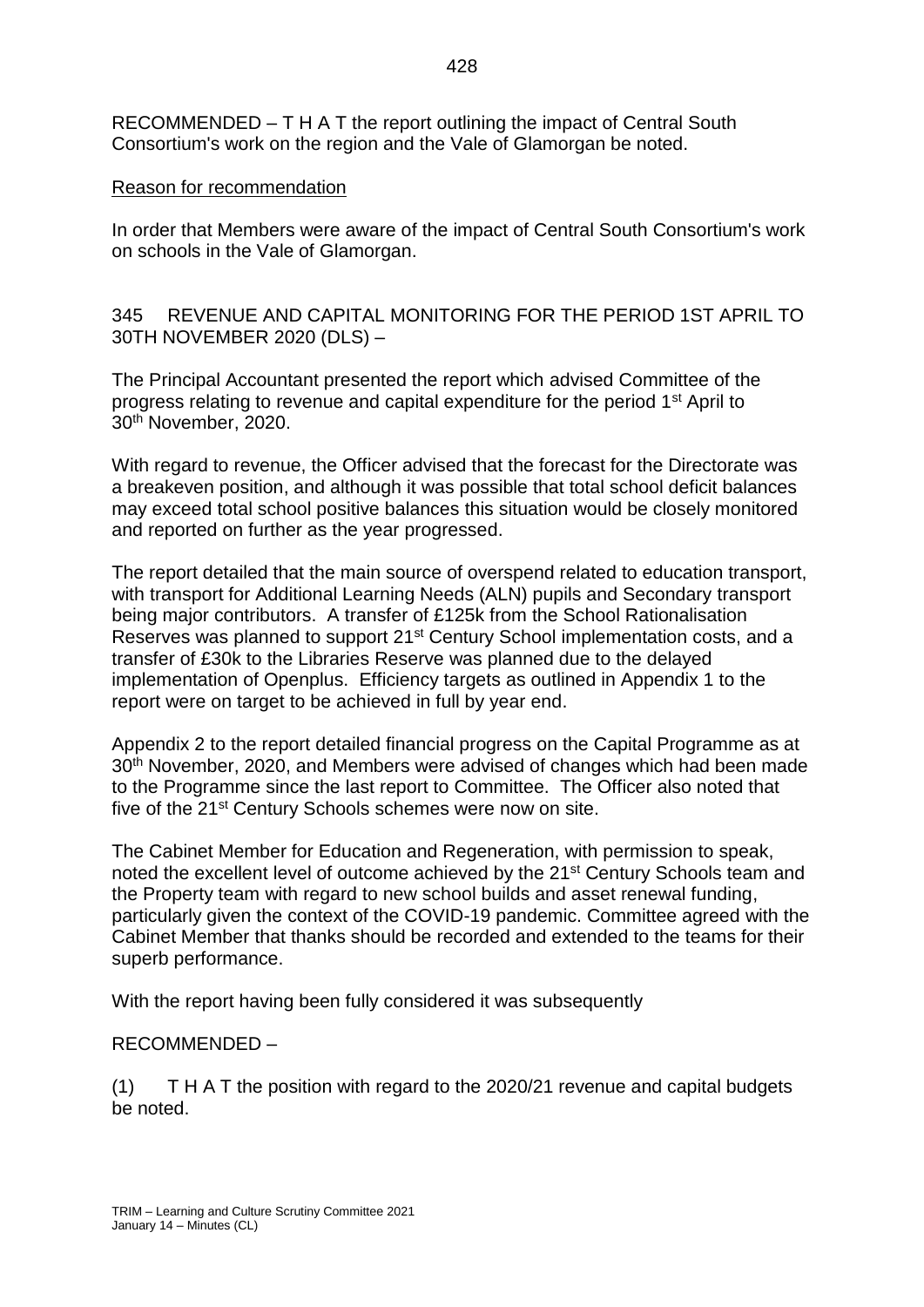(2) T H A T the thanks of the Committee be passed on to the  $21^{st}$  Century Schools team and the Property team for their phenomenal work during difficult circumstances.

## Reasons for recommendations

(1) In order that Members were aware of the projected revenue and capital outturn for 2020/21.

(2) To pass on the Committee's thanks and appreciation.

346 3RD QUARTER SCRUTINY DECISION TRACKING OF RECOMMENDATIONS AND UPDATED WORK PROGRAMME SCHEDULE 2020/21 (MD) –

The Assistant Democratic Services Officer presented the report which advised Members of progress in relation to the Scrutiny Committee's recommendations and confirmed the updated Work Programme Schedule for 2020/21.

Appendices A to C to the report summarised progress made in relation to recommendations made during Quarters 2 and 3, and ongoing/uncompleted actions from the previous Municipal Year. An updated Work Programme Schedule for 2020/21 was also attached at Appendix D to the report. The Officer apprised Members of an error contained within Appendix D which, subject to Committee's approval, would be corrected prior to the approved version of the document being uploaded to the Council's website.

At the Vice-Chairman's request, Heads of Service provided the following updates to Committee:

- Approximately 4,000 devices had been procured over the summer to support families who required them in order to support pupils' distance learning, however new pressure had evolved in terms of a move to live lessons, meaning that sharing of devices within a household with multiple children was no longer appropriate where it had been previously. Approximately 250 MiFi devices had also been deployed in order to give homes the ability to connect to the internet;
- There was little to update Committee with regarding examinations and external assessments, as Qualifications Wales had announced that with the renewed closure of schools their planned assessment window would no longer take place, with no indication of alternative arrangements as yet. Information would be fed back to Committee as soon as it was available;
- It was likely that the implications of the pandemic were having a significant impact on children's mental health due to factors such as not being in school, being caught up in increased instances of domestic violence and the economic hardship being experienced by numerous families. As such, referrals to agencies for assistance in these matters was increasing.